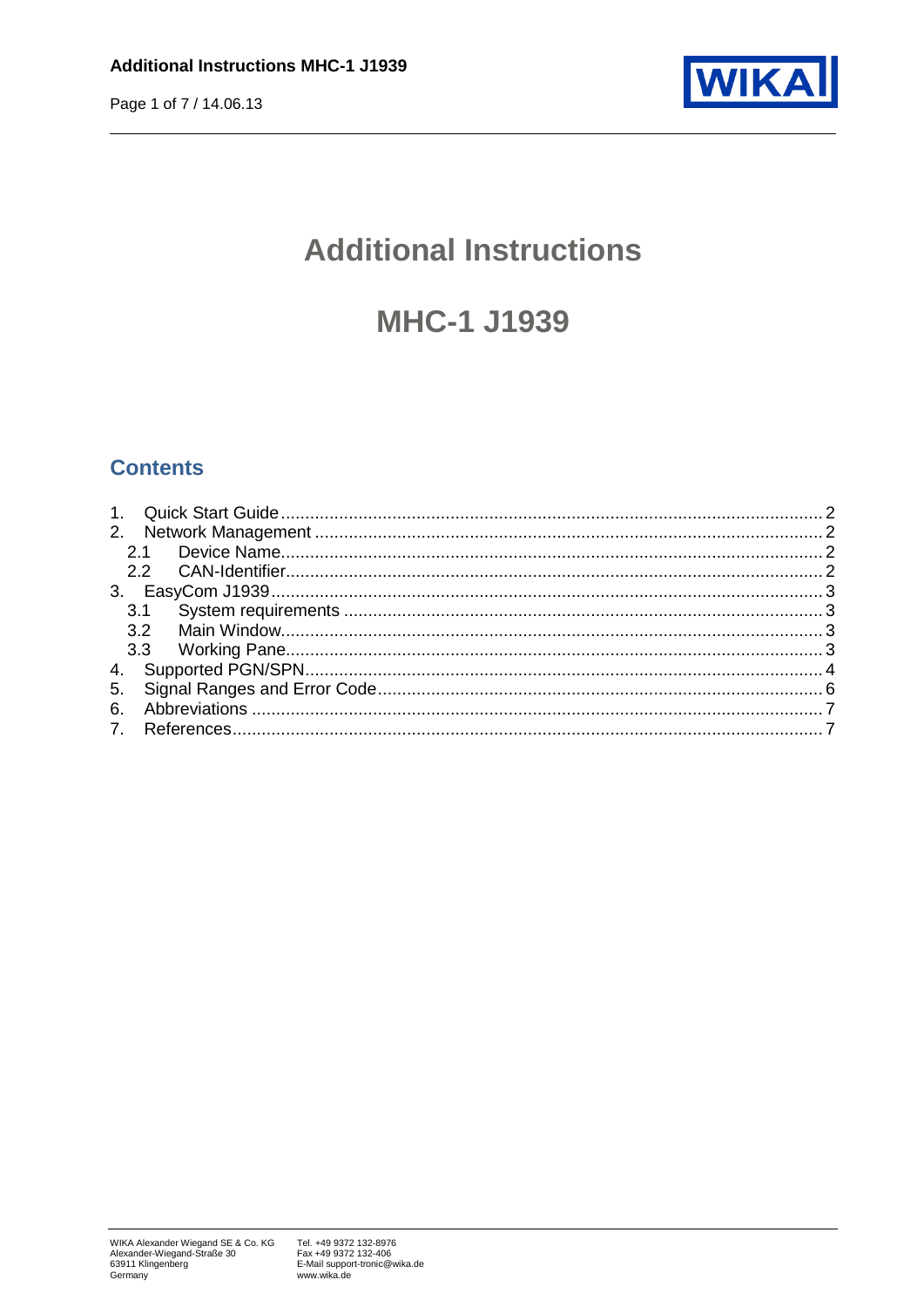

#### <span id="page-1-0"></span>**1. Quick Start Guide**

- Connect the CAN interface to your PC (e.g. PEAK PCAN-USB) and to the pressure transmitter and start the CAN-Software (e.g. PEAK PCAN-View).
- When the MHC-1 is powered up it sends an Address-Claimed-Message

| ٦<br>×<br>۰.<br>۰. |  |
|--------------------|--|
|--------------------|--|

|          | Data                    |  |  |  |
|----------|-------------------------|--|--|--|
| 18EEFF80 | Device Name             |  |  |  |
|          | 90 01 80 38 78 56 34 92 |  |  |  |

Further details see chapter [2. Network Management.](#page-1-1)

- After that the MHC-1 starts sending measured values Further details see chapter [4.](#page-3-0) [Supported PGN/SPN.](#page-3-0)
- The configuration can be changed with EasyCom J1939 software. Further details see chapter [3.](#page-2-0) [EasyCom J1939.](#page-2-0)

#### <span id="page-1-1"></span>**2. Network Management**

#### <span id="page-1-2"></span>**2.1 Device Name**

| AAC   | Industry<br>Group | Vehicle<br>System<br>Instance | Vehicle<br>System | Res.  | <b>Function</b> | <b>Function</b><br>Instance | <b>ECU</b><br>Instance | Manufacturer<br>Code | Identity<br><b>Number</b> |
|-------|-------------------|-------------------------------|-------------------|-------|-----------------|-----------------------------|------------------------|----------------------|---------------------------|
| 1 bit | 3 bit             | 4 bit                         | 7 bit             | 1 bit | 8 bit           | 5 bit                       | 3 bit                  | 11 bit               | 21 bit                    |

Manufacturer Code:  $452_{\text{dez}}$ <br>Identity Number: unique unique serial number

#### <span id="page-1-3"></span>**2.2 CAN-Identifier**

| Priority | Res.  | Data<br>Page | PDU<br>Format | <b>PDU</b><br>Specific | Source<br><b>Address</b> |
|----------|-------|--------------|---------------|------------------------|--------------------------|
| 3 bit    | 1 bit | 1 bit        | 8 bit         | 8 bit                  | 8 bit                    |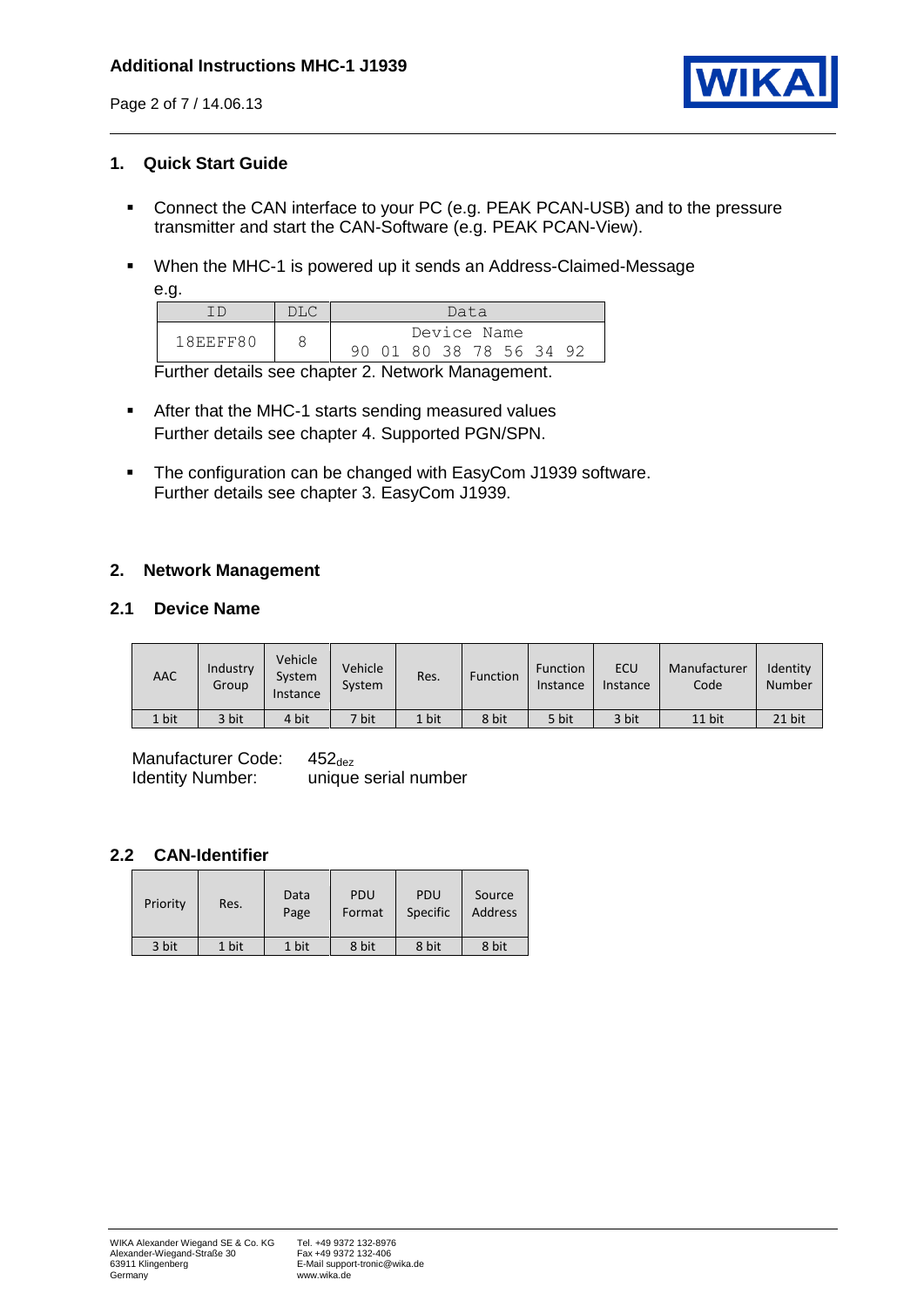

#### <span id="page-2-0"></span>**3. EasyCom J1939**

#### <span id="page-2-1"></span>**3.1 System requirements**

- Microsoft<sup>©</sup> operating system (Microsoft <sup>©</sup> Windows<sup>©</sup> XP, Microsoft <sup>©</sup> Windows<sup>©</sup> 7)
- **PCAN-USB CAN-Interface (PEAK-System Technik GmbH)**

#### <span id="page-2-2"></span>**3.2 Main Window**

After pressing the button **"Find Device"** the software waits for 5 seconds to receive an "Address Claimed" message. Within that time the user has to connect the pressure transmitter.

| W EasyCom J1939                                                                    | $\mathbf{x}$<br>$\blacksquare$ |
|------------------------------------------------------------------------------------|--------------------------------|
| Source Address<br>8<br>O<br><b>Find Device</b><br>J1939 Read<br><b>J1939 Write</b> | <b>WIKA</b>                    |

If an "Address Claimed" message is received, the address of the connected pressure transmitter is displayed. By pressing the buttons *"J1939 Read"* or *"J1939 Write"* the current configuration of the pressure transmitter is read from or written to the transmitter.

#### <span id="page-2-3"></span>**3.3 Working Pane**

|                            |  | <b>Identity Number</b>    | 336                            |                     |  |  |
|----------------------------|--|---------------------------|--------------------------------|---------------------|--|--|
|                            |  | Manufacturer Code         | 452                            |                     |  |  |
| <b>General Information</b> |  | <b>Product Code</b>       | 12345678                       |                     |  |  |
|                            |  | Pressure Range            | $060$ bar                      |                     |  |  |
|                            |  | Date of Manufacture       | 24.11.11                       |                     |  |  |
|                            |  | <b>Firmware Revision</b>  | 1.0                            |                     |  |  |
|                            |  | 11939 Name                |                                |                     |  |  |
|                            |  | Arbitrary Address Capable |                                |                     |  |  |
|                            |  | Industry Group            | Vehicle System Instance        | Vehicle System      |  |  |
| J1939 Name                 |  | 8<br>$\overline{2}$<br>1  | 8                              | 8<br>26             |  |  |
|                            |  |                           |                                |                     |  |  |
|                            |  | <b>Function</b>           | <b>Function Instance</b>       | <b>ECU Instance</b> |  |  |
|                            |  | 8<br>85<br>15             | 8                              | 8<br>o              |  |  |
|                            |  |                           |                                |                     |  |  |
|                            |  | 11939 ID                  |                                |                     |  |  |
|                            |  | Data Page                 | Priority<br>PF / PS (hex)      | Source Address      |  |  |
| J1939 Identifier           |  | 8<br>0<br>6               | 8<br>FF00                      | 등<br>129            |  |  |
|                            |  |                           |                                |                     |  |  |
|                            |  |                           |                                |                     |  |  |
|                            |  | PGN/SPN                   |                                |                     |  |  |
| <b>PGN/SPN</b>             |  | <b>PGN</b>                | 65280 - WIKA specific - 60 bar |                     |  |  |
|                            |  | <b>SPN</b>                | 1 - General purpose 60 bar     |                     |  |  |
|                            |  |                           |                                |                     |  |  |
|                            |  |                           |                                |                     |  |  |
|                            |  |                           |                                |                     |  |  |
|                            |  |                           |                                |                     |  |  |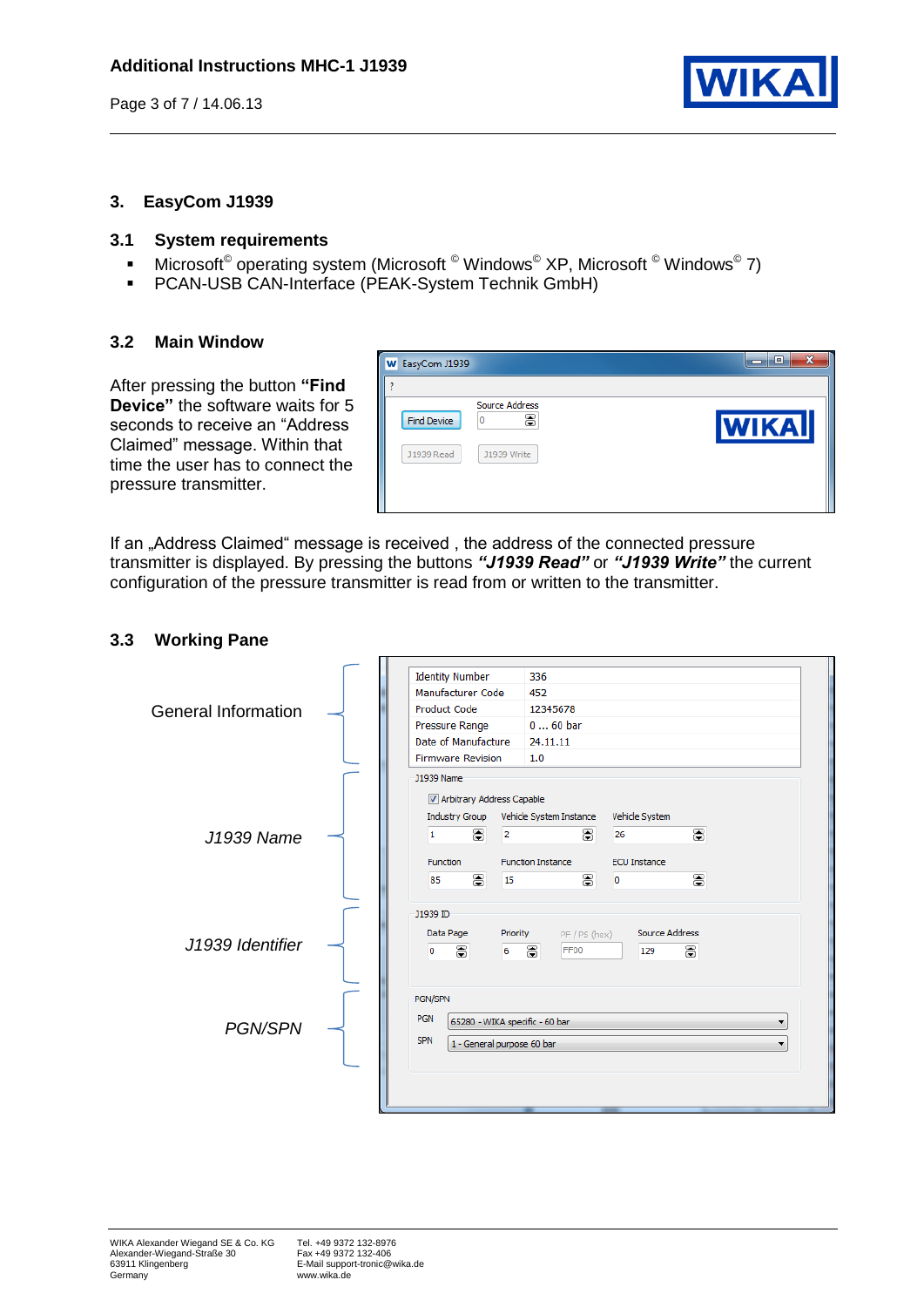

Page 4 of 7 / 14.06.13

#### <span id="page-3-0"></span>**4. Supported PGN/SPN**

| <b>PGN</b> | <b>SPN</b> | Description                                                 | <b>TRR</b><br>[ms] | pressure<br>range |
|------------|------------|-------------------------------------------------------------|--------------------|-------------------|
| 1792       | 4087       | Valve Pilot Pressure                                        |                    | 40 bar            |
| 64817      | 1707       | Hydraulic Fan 2 Motor Pressure                              | 1000               | 321,275 bar       |
| 64836      | 4303       | Aftertreatment 2 Fuel Pressure 2                            | 500                | 64,255 bar        |
| 64869      | 4077       | Aftertreatment 1 Fuel Pressure 2                            | 500                | 64,255 bar        |
| 64876      | 3838       | Aftertreatment 2 Secondary Air Pressure                     | 500                | 64,255 bar        |
| 64877      | 3837       | Aftertreatment 1 Secondary Air Pressure                     | 500                | 64,255 bar        |
| 64900      | 3640       | Engine Intake Valve Actuation Oil Pressure for Cylinder #17 | 500                | 64,255 bar        |
| 64900      | 3641       | Engine Intake Valve Actuation Oil Pressure for Cylinder #18 | 500                | 64,255 bar        |
| 64900      | 3642       | Engine Intake Valve Actuation Oil Pressure for Cylinder #19 | 500                | 64,255 bar        |
| 64900      | 3643       | Engine Intake Valve Actuation Oil Pressure for Cylinder #20 | 500                | 64,255 bar        |
| 64901      | 3636       | Engine Intake Valve Actuation Oil Pressure for Cylinder #13 | 500                | 64,255 bar        |
| 64901      | 3637       | Engine Intake Valve Actuation Oil Pressure for Cylinder #14 | 500                | 64,255 bar        |
| 64901      | 3638       | Engine Intake Valve Actuation Oil Pressure for Cylinder #15 | 500                | 64,255 bar        |
| 64901      | 3639       | Engine Intake Valve Actuation Oil Pressure for Cylinder #16 | 500                | 64,255 bar        |
| 64902      | 3632       | Engine Intake Valve Actuation Oil Pressure for Cylinder #9  | 500                | 64,255 bar        |
| 64902      | 3633       | Engine Intake Valve Actuation Oil Pressure for Cylinder #10 | 500                | 64,255 bar        |
| 64902      | 3634       | Engine Intake Valve Actuation Oil Pressure for Cylinder #11 | 500                | 64,255 bar        |
| 64902      | 3635       | Engine Intake Valve Actuation Oil Pressure for Cylinder #12 | 500                | 64,255 bar        |
| 64903      | 3628       | Engine Intake Valve Actuation Oil Pressure for Cylinder #5  | 500                | 64,255 bar        |
| 64903      | 3629       | Engine Intake Valve Actuation Oil Pressure for Cylinder #6  | 500                | 64,255 bar        |
| 64903      | 3630       | Engine Intake Valve Actuation Oil Pressure for Cylinder #7  | 500                | 64,255 bar        |
| 64903      | 3631       | Engine Intake Valve Actuation Oil Pressure for Cylinder #8  | 500                | 64,255 bar        |
| 64904      | 3624       | Engine Intake Valve Actuation Oil Pressure for Cylinder #1  | 500                | 64,255 bar        |
| 64904      | 3625       | Engine Intake Valve Actuation Oil Pressure for Cylinder #2  | 500                | 64,255 bar        |
| 64904      | 3626       | Engine Intake Valve Actuation Oil Pressure for Cylinder #3  | 500                | 64,255 bar        |
| 64904      | 3627       | Engine Intake Valve Actuation Oil Pressure for Cylinder #4  | 500                | 64,255 bar        |
| 64907      | 3611       | Diesel Particulate Filter Intake Pressure 2                 | 500                | 64,255 bar        |
| 64907      | 3612       | Diesel Particulate Filter Outlet Pressure 2                 | 500                | 64,255 bar        |
| 64908      | 3609       | Diesel Particulate Filter Intake Pressure 1                 | 500                | 64,255 bar        |
| 64908      | 3610       | Diesel Particulate Filter Outlet Pressure 1                 | 500                | 64,255 bar        |
| 64926      | 3499       | Aftertreatment 2 Supply Air Pressure                        | 500                | 64,255 bar        |
| 64926      | 3500       | Aftertreatment 2 Purge Air Pressure                         | 500                | 64,255 bar        |
| 64927      | 3485       | Aftertreatment 1 Supply Air Pressure                        | 500                | 64,255 bar        |
| 64927      | 3486       | Aftertreatment 1 Purge Air Pressure                         | 500                | 64,255 bar        |
| 64928      | 3494       | Aftertreatment 2 Fuel Pressure 1                            | 500                | 64,255 bar        |
| 64929      | 3480       | Aftertreatment 1 Fuel Pressure                              | 500                | 64,255 bar        |
| 64993      | 2609       | Cab A/C Refrigerant Compressor Outlet Pressure              | 1000               | 40 bar            |
| 64998      | 2580       | Hydraulic Brake Pressure Circuit 1                          | 100                | 250 bar           |
| 64998      | 2581       | Hydraulic Brake Pressure Circuit 2                          |                    | 250 bar           |
| 65112      | 1725       | Bellow Pressure Front Axle Left                             | 100                | 64,255 bar        |
| 65112      | 1726       | <b>Bellow Pressure Front Axle Right</b>                     | 100                | 64,255 bar        |
| 65112      | 1727       | Bellow Pressure Rear Axle Left                              | 100                | 64,255 bar        |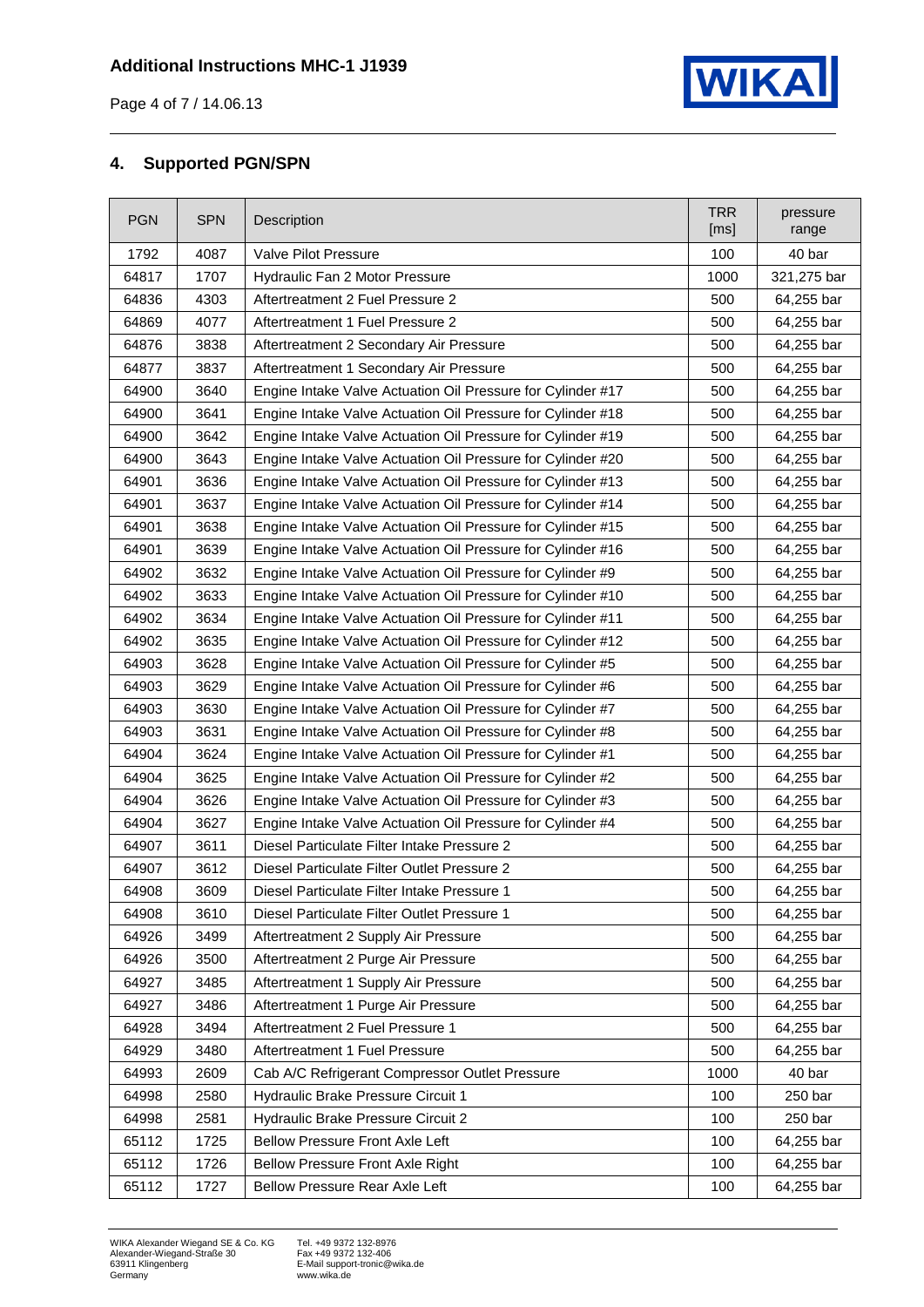#### **Additional Instructions MHC-1 J1939**



Page 5 of 7 / 14.06.13

| <b>PGN</b> | <b>SPN</b> | Description                                                      | <b>TRR</b><br>[ms] | pressure<br>range |
|------------|------------|------------------------------------------------------------------|--------------------|-------------------|
| 65112      | 1728       | <b>Bellow Pressure Rear Axle Right</b>                           | 100                | 64,255 bar        |
| 65130      | 3549       | Engine Oil-Filter Outlet Pressure                                |                    | 10 bar            |
| 65167      | 1320       | Engine External Shutdown Air Supply Pressure                     | 1000               | 321,275 bar       |
| 65170      | 1208       | Engine Pre-filter Oil Pressure                                   | 100                | 10 bar            |
| 65172      | 1203       | <b>Engine Auxiliary Coolant Pressure</b>                         | 500                | 10 bar            |
| 65174      | 1192       | Engine Turbocharger Wastegate Actuator Control Air Pressure      | 100                | 10 bar            |
| 65179      | 1168       | Engine Turbocharger Lube Oil Pressure 2                          | 1000               | 10 bar            |
| 65190      | 1127       | Engine Turbocharger 1 Boost Pressure                             | 500                | 80,31875 bar      |
| 65190      | 1128       | Engine Turbocharger 2 Boost Pressure                             | 500                | 80,31875 bar      |
| 65190      | 1129       | Engine Turbocharger 3 Boost Pressure                             | 500                | 80,31875 bar      |
| 65190      | 1130       | Engine Turbocharger 4 Boost Pressure                             | 500                | 80,31875 bar      |
| 65197      | 1091       | Brake Application Pressure High Range, Front Axle, Left Wheel    | 100                | $12,5$ bar        |
| 65197      | 1092       | Brake Application Pressure High Range, Front Axle, Right Wheel   | 100                | 12,5 bar          |
| 65197      | 1093       | Brake Application Pressure High Range, Rear Axle #1, Left Wheel  | 100                | 12,5 bar          |
| 65197      | 1094       | Brake Application Pressure High Range, Rear Axle #1, Right Wheel | 100                | 12,5 bar          |
| 65197      | 1095       | Brake Application Pressure High Range, Rear Axle #2, Left Wheel  | 100                | 12,5 bar          |
| 65197      | 1096       | Brake Application Pressure High Range, Rear Axle #2, Right Wheel | 100                | $12,5$ bar        |
| 65197      | 1097       | Brake Application Pressure High Range, Rear Axle #3, Left Wheel  | 100                | 12,5 bar          |
| 65197      | 1098       | Brake Application Pressure High Range, Rear Axle #3, Right Wheel | 100                | $12,5$ bar        |
| 65198      | 46         | <b>Pneumatic Supply Pressure</b>                                 | 1000               | 20 bar            |
| 65198      | 1086       | Parking and/or Trailer Air Pressure                              | 1000               | 20 bar            |
| 65198      | 1087       | Service Brake Air Pressure Circuit #1                            | 1000               | 20 bar            |
| 65198      | 1088       | Service Brake Air Pressure Circuit #2                            | 1000               | 20 bar            |
| 65198      | 1089       | <b>Auxiliary Equipment Supply Pressure</b>                       | 1000               | 20 bar            |
| 65198      | 1090       | Air Suspension Supply Pressure                                   | 1000               | 20 bar            |
| 65213      | 4211       | Hydraulic Fan Motor Pressure                                     | 1000               | 321,275 bar       |
| 65245      | 104        | Engine Turbocharger Lube Oil Pressure 1                          | 1000               | 10 bar            |
| 65263      | 94         | <b>Engine Fuel Delivery Pressure</b>                             | 500                | 10 bar            |
| 65263      | 100        | Engine Oil Pressure                                              | 500                | 10 bar            |
| 65268      | 241        | <b>Tire Pressure</b>                                             | 10000              | 10 bar            |
| 65272      | 123        | <b>Clutch Pressure</b>                                           | 1000               | 40 bar            |
| 65272      | 127        | <b>Transmission Oil Pressure</b>                                 | 1000               | 40 bar            |
| 65273      | 579        | Drive Axle Lift Air Pressure                                     | 1000               | 10 bar            |
| 65273      | 2613       | Drive Axle Lube Pressure                                         | 1000               | 10 bar            |
| 65273      | 2614       | Steering Axle Lube Pressure                                      | 1000               | 10 bar            |
| 65274      | 116        | <b>Brake Application Pressure</b>                                | 1000               | 10 bar            |
| 65274      | 117        | <b>Brake Primary Pressure</b>                                    |                    | 10 bar            |
| 65274      | 118        | <b>Brake Secondary Pressure</b>                                  |                    | 10 bar            |
| 65275      | 119        | Hydraulic Retarder Pressure                                      | 1000               | 40 bar            |
| 65277      | 159        | Engine Gas Supply Pressure                                       | 500                | 321,275 bar       |
| 65278      | 73         | <b>Auxiliary Pump Pressure</b>                                   | 1000               | 40 bar            |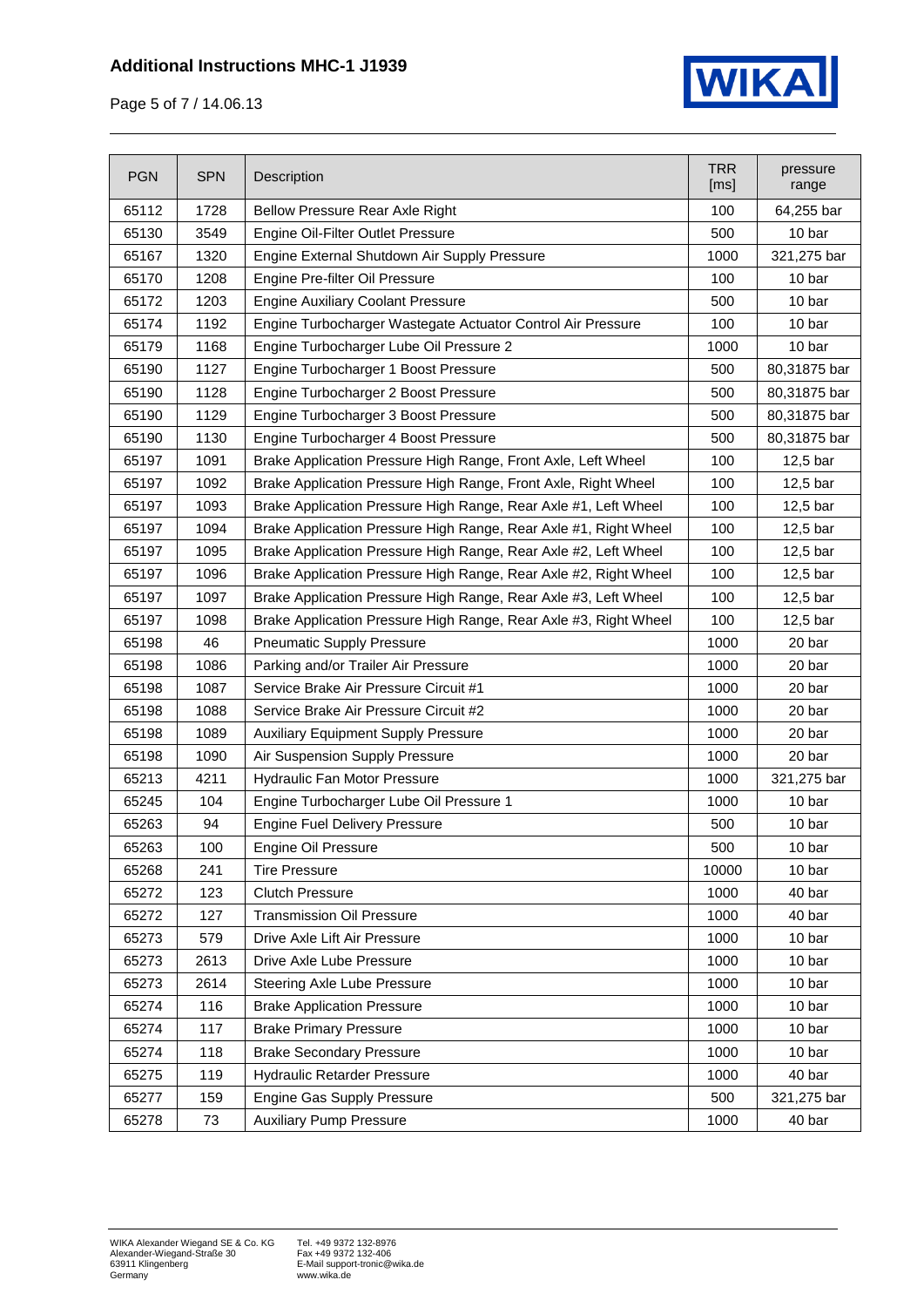

Page 6 of 7 / 14.06.13

#### Manufacturer specific PGN/SPN:

| <b>PGN</b> | <b>SPN</b>  | Description               | <b>TRR</b><br>[ms] | pressure<br>range  | Scaling           | Offset   | Length         | <b>Start</b><br><b>Position</b> |
|------------|-------------|---------------------------|--------------------|--------------------|-------------------|----------|----------------|---------------------------------|
| 65280      | <b>WI01</b> | General purpose 60 bar    | 100                | 60 bar             | 1.5 mbar / bit    | $\Omega$ | 2              | 1                               |
| 65281      | WI02        | General purpose 100 bar   | 100                | 100 <sub>bar</sub> | 2.5 mbar / bit    | 0        | 2              | 1                               |
| 65282      | WI03        | General purpose 160 bar   | 100                | 160 <sub>bar</sub> | 4 mbar / bit      | 0        | 2              |                                 |
| 65283      | WI04        | General purpose 250 bar   | 100                | 250 bar            | $6.25$ mbar / bit | $\Omega$ | 2              |                                 |
| 65284      | <b>WI05</b> | General purpose 400 bar   | 100                | 400 bar            | 10 mbar / bit     | $\Omega$ | $\overline{2}$ |                                 |
| 65285      | WI06        | General purpose 600 bar   | 100                | 600 bar            | 15 mbar / bit     | $\Omega$ | 2              |                                 |
| 65286      | <b>WI07</b> | General purpose 1000 bar  | 100                | 1000 bar           | 25 mbar / bit     | $\Omega$ | $\overline{2}$ |                                 |
| 65287      | WI08        | General purpose 1000 psi  | 100                | 1000 psi           | 25 mpsi / bit     | $\Omega$ | 2              |                                 |
| 65288      | WI09        | General purpose 1500 psi  | 100                | 1500 psi           | 37.5 mpsi / bit   | $\Omega$ | 2              | 1                               |
| 65289      | WI10        | General purpose 2000 psi  | 100                | 2000 psi           | 50 mpsi / bit     | 0        | 2              | 1                               |
| 65290      | WI11        | General purpose 3000 psi  | 100                | 3000 psi           | 75 mpsi / bit     | 0        | 2              | 1                               |
| 65291      | WI12        | General purpose 5000 psi  | 100                | 5000 psi           | 125 mpsi / bit    | 0        | $\overline{2}$ | 1                               |
| 65292      | <b>WI13</b> | General purpose 10000 psi | 100                | 10000 psi          | 250 mpsi / bit    | 0        | 2              |                                 |

### <span id="page-5-0"></span>**5. Signal Ranges and Error Code**

| Signal Ranges                               | 1 byte             | 2 byte                         |
|---------------------------------------------|--------------------|--------------------------------|
| Valid Signal                                | 0250<br>0x000xFA   | 064255<br>0x0000  0xFAFF       |
| Parameter specific indicator                | 251<br>0xFB        | 64256  64511<br>0xFB00  0xFBFF |
| Reserved range for future indicator<br>bits | 252253<br>0xFC0xFD | 64512  65023<br>0xFC00  0xFDFF |
| Error indicator*                            | 254<br>0xFE        | 65024  65279<br>0xFE00  0xFEFF |
| Not available or not requested              | 255<br>0xFF        | 65280  65535<br>0xFF000xFFFF   |

According to SAE J1939-71 (Table 1)

\*on 2-byte-transmission: Low-Byte contains the error code: